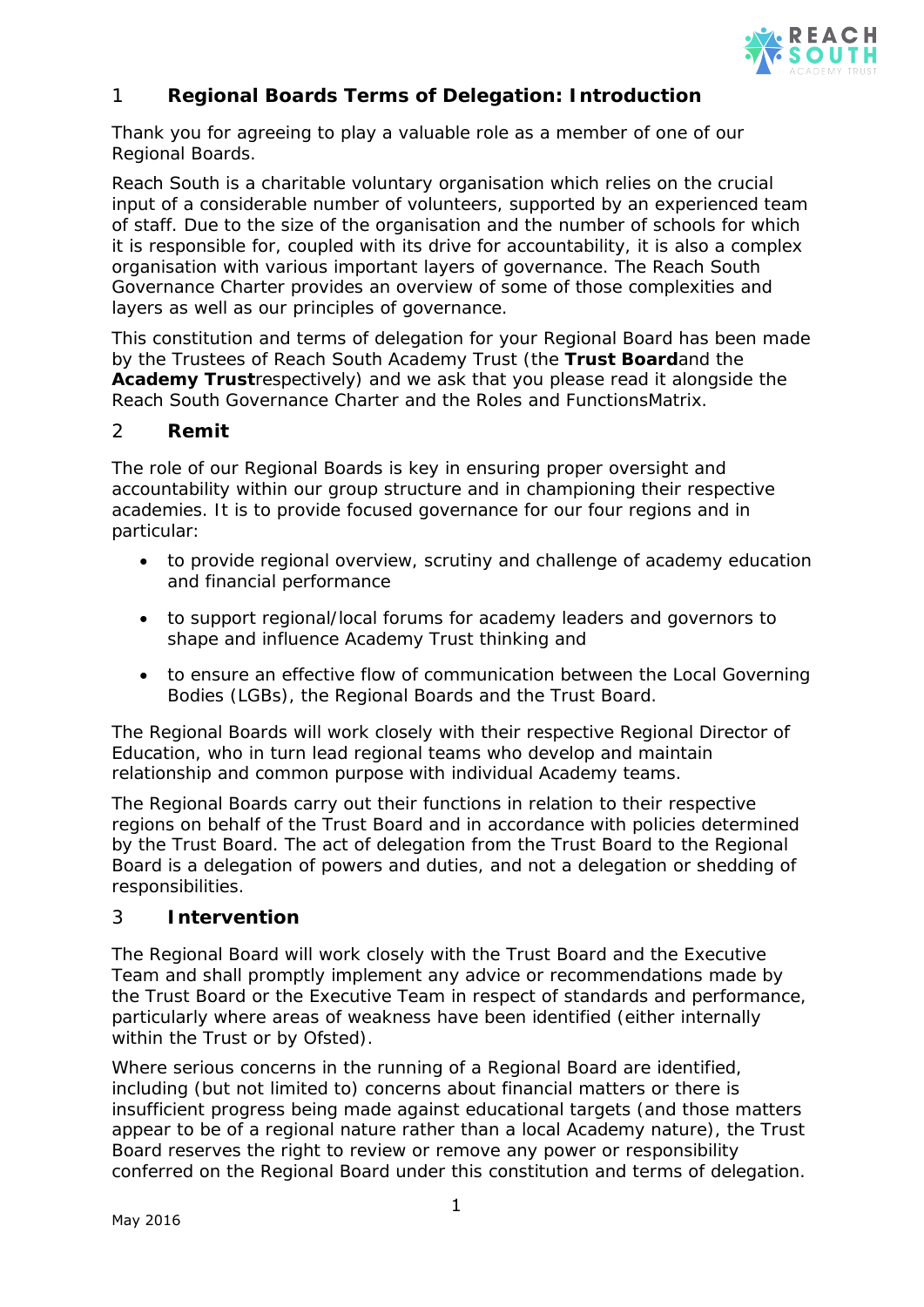

# 4 **Composition of the Regional Board**

Each Regional Board comprises the following members:

- the Regional Director of Education
- Trust Board Trustee/s
- 6 Regional Ambassadors appointed by the Trust Board
- 3 elected Local Governing Body chairs
- 3 elected Headteachers and
- Up to 3 co-opted Regional Ambassadors.

The length of service of all Regional Board members shall be four years. Subject to remaining eligible to be a member of the Regional Board, any Regional Board member may be reappointed or re-elected at end of his or her term.

Every person wishing to become a Regional Board member will be required to sign a declaration of acceptance and of willingness to act as such, in the form set out in the Appendix or as prescribed by the Trust Board from time to time, and shall make disclosures for the purposes of a criminal records check by the Disclosure and Barring Service.

## 5 **Commitment of Regional Board members**

Regional Board members are asked to:

- prepare for and make an active contribution at meetings;
- champion the Academies for their region;
- familiarise themselves with the Trust's policies and the governance arrangements for the Trust;
- develop strong working relationships with the Chairs of LGBs;
- visit the Academies both during school hours (with prior arrangement with the relevant Headteacher) and for evening events to get to know the Academies; and
- attend training sessions for Regional Board members, where possible.

## 6 **Appointment and particular responsibilities of Regional Board members**

#### **a) Chair**

The Chair is appointed by the Regional Board.The term of office of the Chair is two years, but the Chair is eligible for reappointment at the end of that term. The Chair will not ordinarily be an employee of the Trust.

The Trust Board is entitled to remove the Chair from office at any time, although this would not necessarily affect the individual's position as a member of the Regional Board.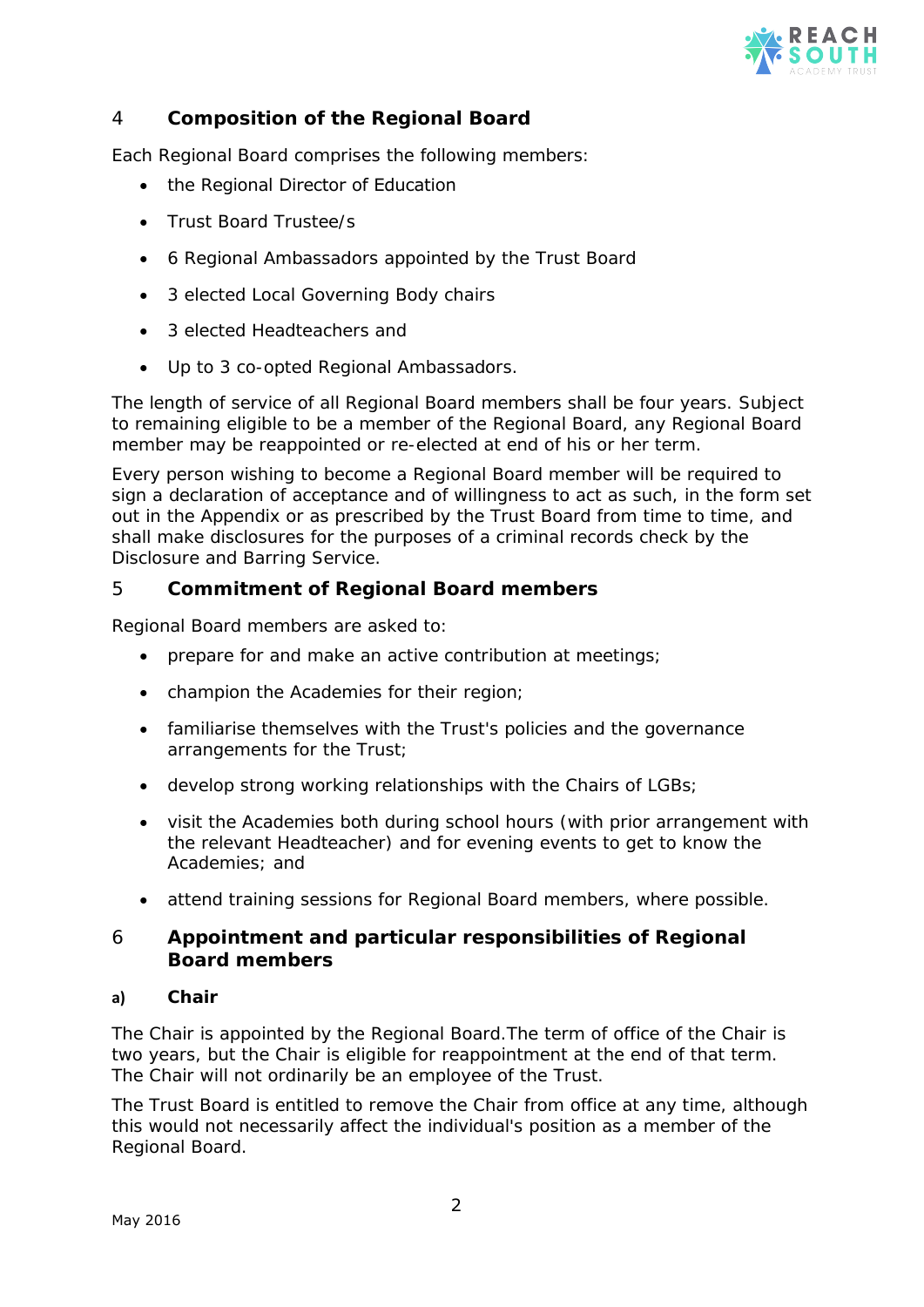

The Chair and Vice-Chair will ordinarily meet with the Regional Director of Education and the Clerk before the start of the academic year to plan the work of the Regional Board for the year.

The responsibilities of the Chair include the following:

- to chair meetings of the Regional Board;
- to set the agenda for meetings with the Regional Director of Education and the Clerk;
- to report to the Regional Board and the Trust Board in writing following each LGB meeting, if requested;
- to give an oral summary of the Regional Boards deliberations, if requested, at meetings of the Trust Board if requested; and
- to provide a direct link between the Regional Board and the Trust Board.

In the event of a need to make genuinely urgent decisions between meetings on matters falling within the remit of the Regional Board, the Chair of the Regional Board (or the Vice-Chair in his or her absence) in consultation with the Regional Director of Education, shall take appropriate action on behalf of the Regional Board. The decisions taken and the reasons for urgency shall be explained fully at the next meeting of the Regional Board.

## **b) Vice-Chair**

The Vice-Chair is appointed by the Regional Board. The term of office of the Vice-Chair is two years, but the Vice-Chair is eligible for reappointment at the end of that term. The Chair will not ordinarily be an employee of the Trust.

The Trust Board is entitled to remove the Vice-Chair from office at any time, although this would not necessarily affect the individual's position as a member of the Regional Board.

The responsibilities of the Vice-Chair include the following:

- to deputise for the Chair in his or her absence;
- to set the agenda for meetings of the Regional Board with the Chair, if requested; and
- to provide a link between the Regional Board and the Trust Board.

In the absence of both the Chair and the Vice-Chair at a meeting, the Regional Board will elect a temporary chair from among their number.

#### **c) Regional Ambassadors**

Non-executive "Regional Ambassadors" provide the appropriate skills and experience to provide effective support and challenge in the four scrutiny areas of: educational standards and performance; finance; HR;risk and audit.

The Trust Board shall appoint six Regional Ambassadors.

Up to three further Regional Ambassadors may be co-opted by the other members of the Regional Board.

It might be that a Regional Ambassador has no pre-existing links to any of the academies in the region. The Regional Director of Education and the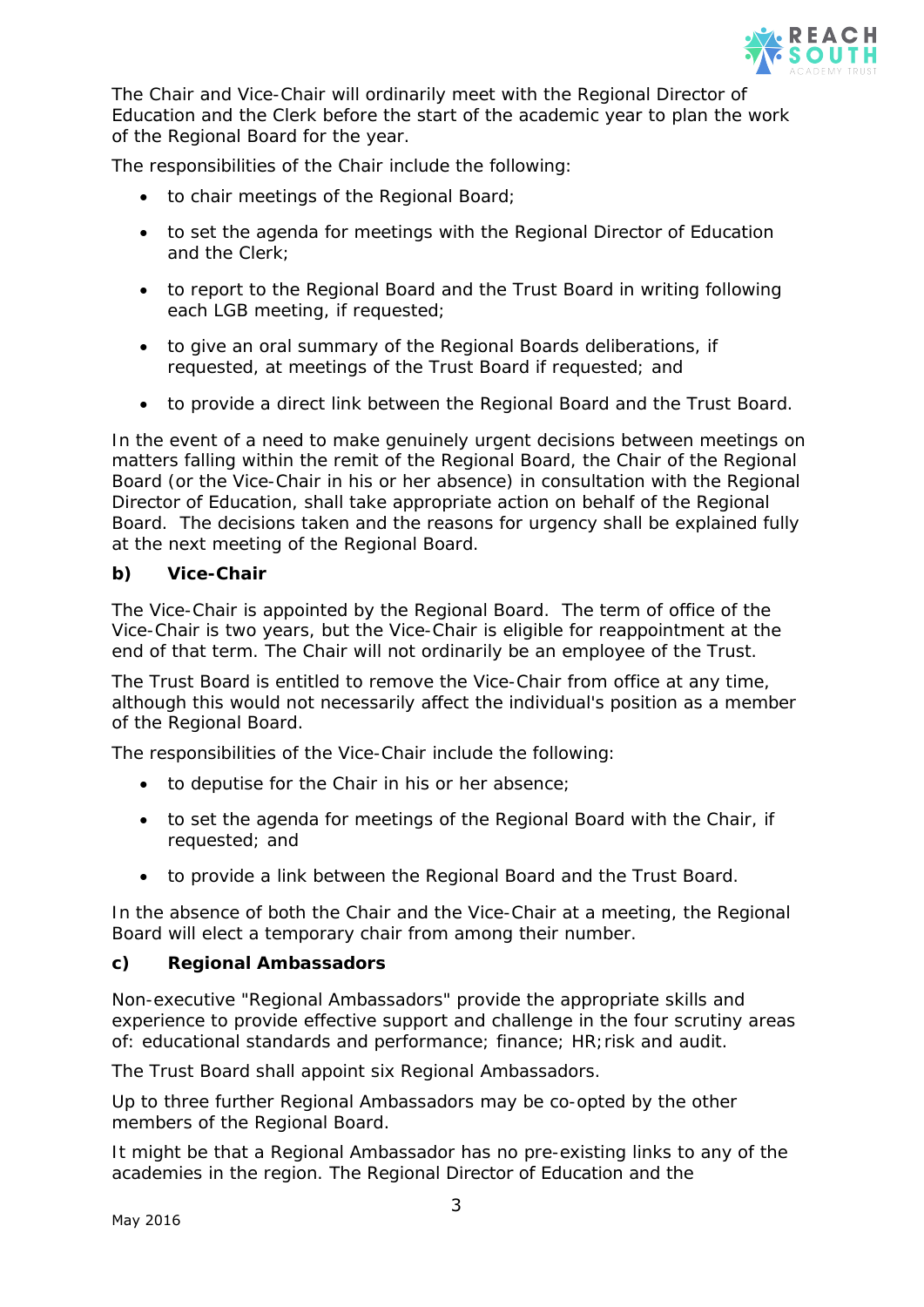

Headteacherswill therefore invite Regional Ambassadors to visit the academies for tours and/or events.

## **d) Local Governing Body chairs**

Three Local Governing Body chairs shall be elected from amongst the LGB chairs within the region and in accordance with the process set out below:

- When a vacancy arises, the Chair of the Regional Board will write to all of the LGB chairs and the Headteachers within the region seeking nominees for the vacancy. (For the avoidance of doubt, a LGB chair may nominate him or herself). Nominees will be asked to provide a short statement about why they are interested in being a member of the Regional Board and their background and experience that makes them suitable for the role.
- In the event that the number of nominees equals or is less than the number of vacancies on the Regional Board, the Regional Board can choose to appoint all (or any) of the nominees.
- If there are more nominees than places available, the Chair of the Regional Board will write to all of the LGB chairs within the region asking them to vote for their preferred candidate.

A LGB chair shall cease to be a member of the Regional Board if he or she ceases to be an LGB chair unless they are appointed pursuant to a different category.

The chair of the LGB of a Lead Academy (being an academy which is both judged outstanding by Ofsted and is a teaching school) will automatically become a member of the relevant Regional Board without requiring election.

#### **e) Headteachers**

Three Headteachers shall be elected from amongst the Headteachers within the region and in accordance with the process set out below:

- When a vacancy arises, the Chair of the Regional Board will write to the Regional Director of Education, the Headteachers and the LGB chairs within the region seeking nominees for the vacancy. (For the avoidance of doubt, a Headteacher may nominate him or herself). Nominees will be asked to provide a short statement about why they are interested in being a member of the Regional Board and their background and experience that makes them suitable for the role.
- In the event that the number of nominees equals or is less than the number of vacancies on the Regional Board, the Regional Board can choose to appoint all (or any) of the nominees.
- If there are more nominees than places available, the Chair of the Regional Board will write to all of the Headteachers within the region asking them to vote for their preferred candidate.

A Headteacher shall cease to be a member of the Regional Board if he or she ceases to be a Headteacher unless they are appointed pursuant to a different category.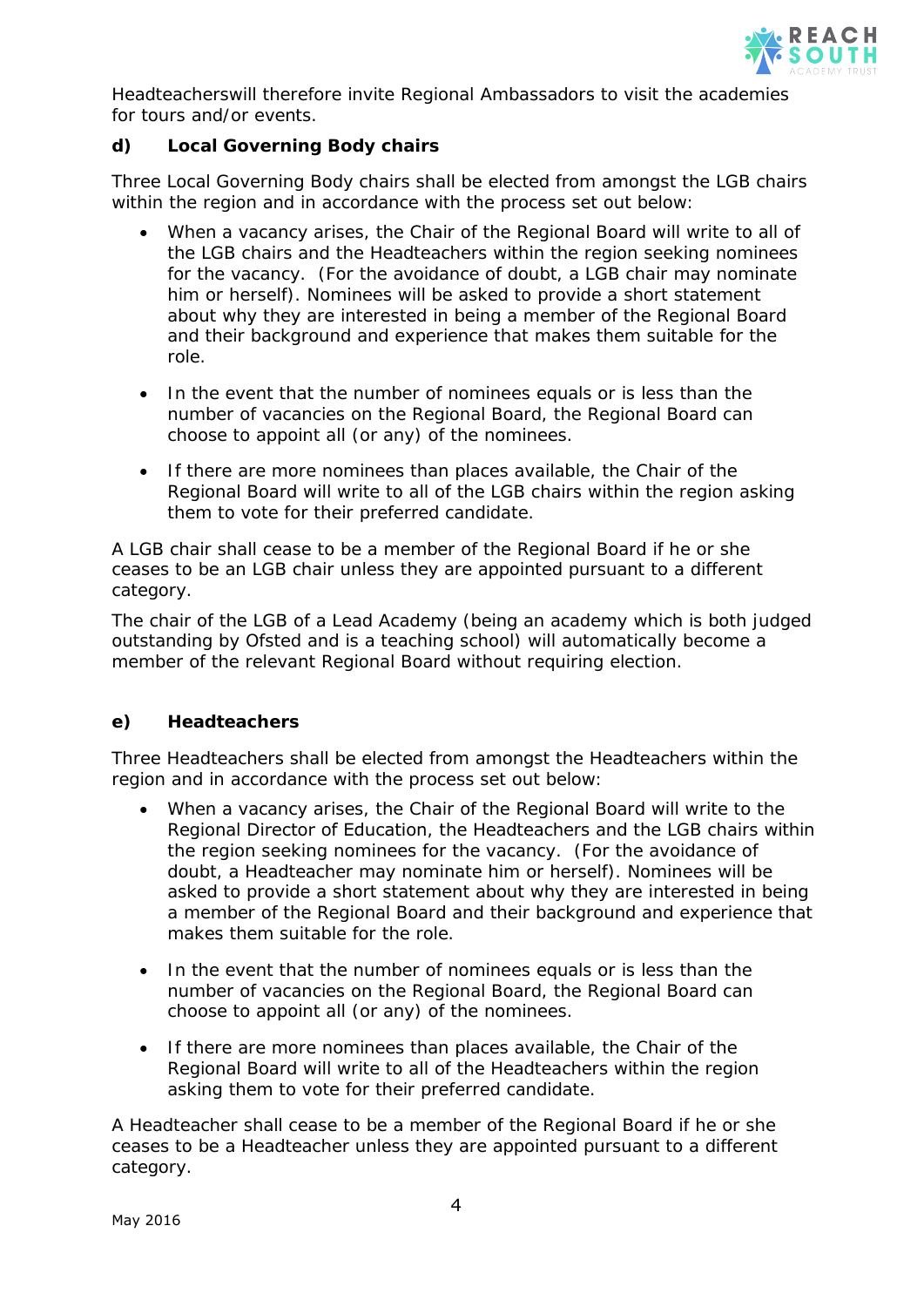

# **f) Clerk to the Regional Board**

The Clerk to the Regional Board must not be a member of the Regional Board and shall ordinarily be the Regional Governance Officer (or equivalent). In the absence of the Clerk, the Regional Board shall elect a replacement for the meeting (who may be a Regional Board member).

The responsibilities / functions of the Clerk to the Regional Board are as follows:

- convene meetings of the Regional Board including sending notices and papers of meetings;
- attend meetings of the Regional Board and ensure minutes are produced;
- maintain a register of members of the Regional Board including their terms of office and report any vacancies to the Regional Board;
- maintain a register of business interests of Regional Board members;
- maintain a register of members' attendance at meetings and report on non-attendance to the Trust Board;
- report to the Regional Board as required on the discharge of the Clerk's functions; and
- perform such other functions as shall be determined by the Regional Board from time to time.

## **g) Ceasing to be a Regional Board member**

A Regional Board member's term of office will be terminated if:

- any event or circumstance occurs which would disqualify him or her from the office of Trustee under the Articles were he or she to hold such office;
- he or she has, without the consent of the Regional Board, failed to attend Regional Board meetings for a continuous period of six months, beginning with the date of the first such meeting he or she failed to attend and the Chair and the Vice Chair agree that the term of office should be terminated;
- he or she resigns from office by notice to the Trust; or
- he or she is removed from office by the Trust Board.

## 7 **Convening meetings of the Regional Board**

Meetings of the Regional Board will be held in each term.

The Clerk to the Regional Board shall give written notice of each meeting and circulate an agenda and any reports or other papers to be considered at the meeting at least seven clear days in advance of each meeting. However, where the Chair determines there are matters demanding urgent consideration, it shall be sufficient if the written notice of the meeting states that fact and the notice, copy of the agenda and other papers are given within such shorter period as the Chair directs.

Any two Regional Board members may call a meeting by giving written notice to the Clerk, which includes a summary of the business they wish to carry out. It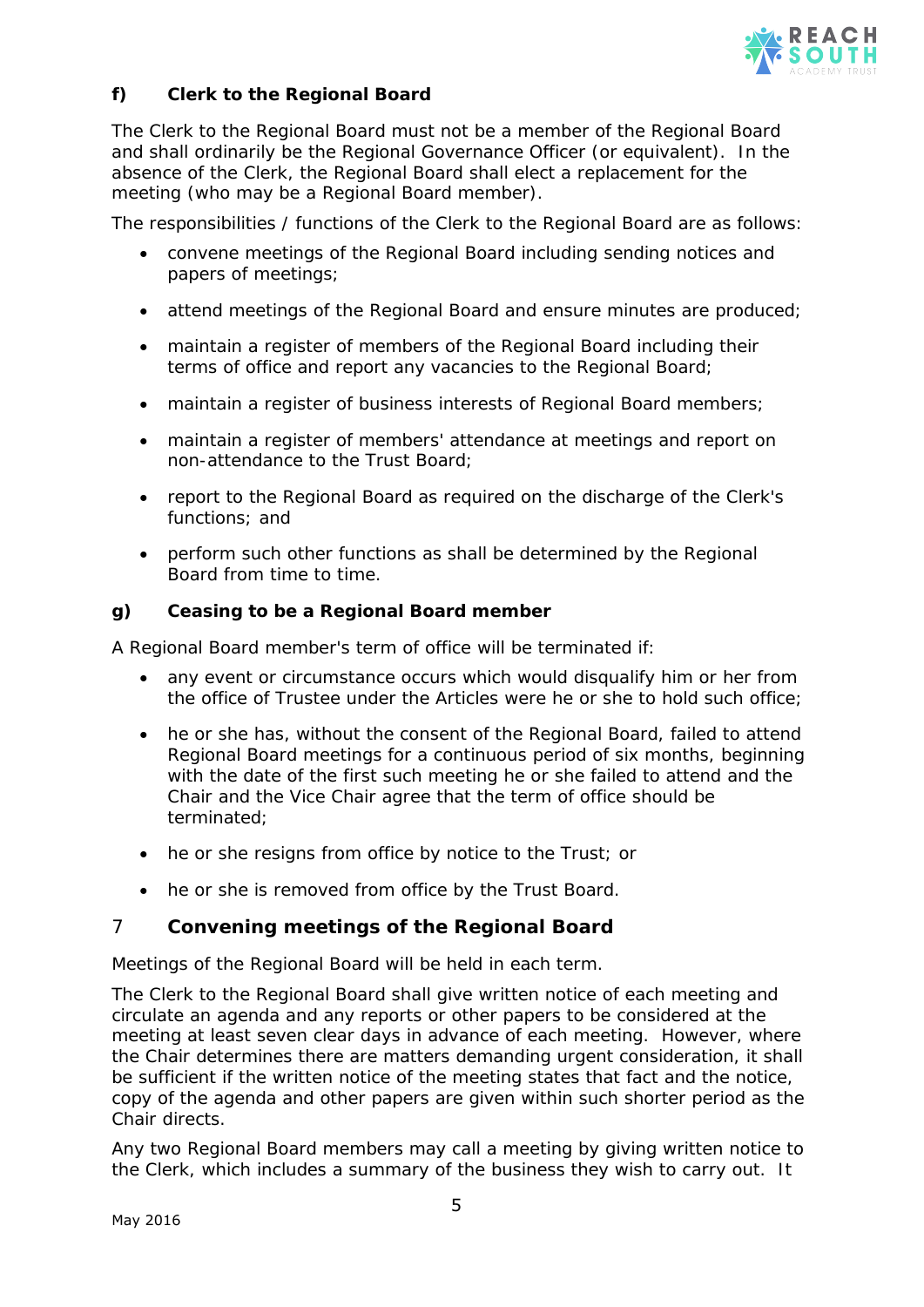

shall be the duty of the Clerk to convene a meeting as soon as reasonably practicable.

The Regional Board members may invite persons who are not Regional Board members (such as a member of a committee, any employee, any pupil, any professional adviser and any experts of any kind) to attend the whole or part of any meeting for purposes connected with the meeting.

The convening of a meeting and the proceedings conducted at meetings shall not be invalidated by reason of any individual not having received written notice of the meeting or a copy of the agenda.

# 8 **Voting at meetings of the Regional Board**

The quorum for meetings of the Regional Board and for any vote on a matter at such meetings is one half of the total number of Regional Board members in office at that time (rounded up to the nearest whole number).

A meeting shall be terminated if the number of Regional Board members present ceases to constitute a quorum. Where a meeting is not held or is terminated before all the matters specified as items of business on the agenda for the meeting have been disposed of, a further meeting shall be convened by the Clerk as soon as is reasonably practicable, but in any event within seven days of the date on which the meeting was originally to be held or was so terminated.

Any Regional Board members shall be able to participate in, and be counted as present at for the purposes of the quorum, meetings by telephone or video conference provided that:

- he has given notice of his intention to do so detailing the telephone number on which he can be reached and/or appropriate details of the video conference suite from which he shall be taking part at the time of the meeting at least 48 hours before the meeting; and
- the Regional Boardhas access to the appropriate equipment;
- and provided that, if after all reasonable efforts it does not prove possible for that Regional Board members to participate by telephone or video conference, the meeting may still proceed with its business provided it is otherwise quorate.

Every question to be decided upon at a meeting of the Regional Boards shall be determined by a majority of the votes of Regional Board members present and voting on the question. Votes tendered by proxy shall not be counted.

Where there is an equal division of votes, the Chair has a casting vote.

The Regional Board may act notwithstanding any vacancies, but, if the number of Regional Board members is less than the number fixed as the quorum, the continuing members may act only for the purpose of filling vacancies.

A resolution in writing, signed by all Regional Board members entitled to receive notice of a meeting shall be valid and effective as if it had been passed at a meeting duly convened and held. Such a resolution may consist of several documents in the same form, each signed by one or more Regional Board members and may include an electronic communication by or on behalf of the Regional Board indicating his or her agreement to the form of resolution providing that the Regional Board members has previously notified the Regional Board in writing of the email address or addresses which the member will use.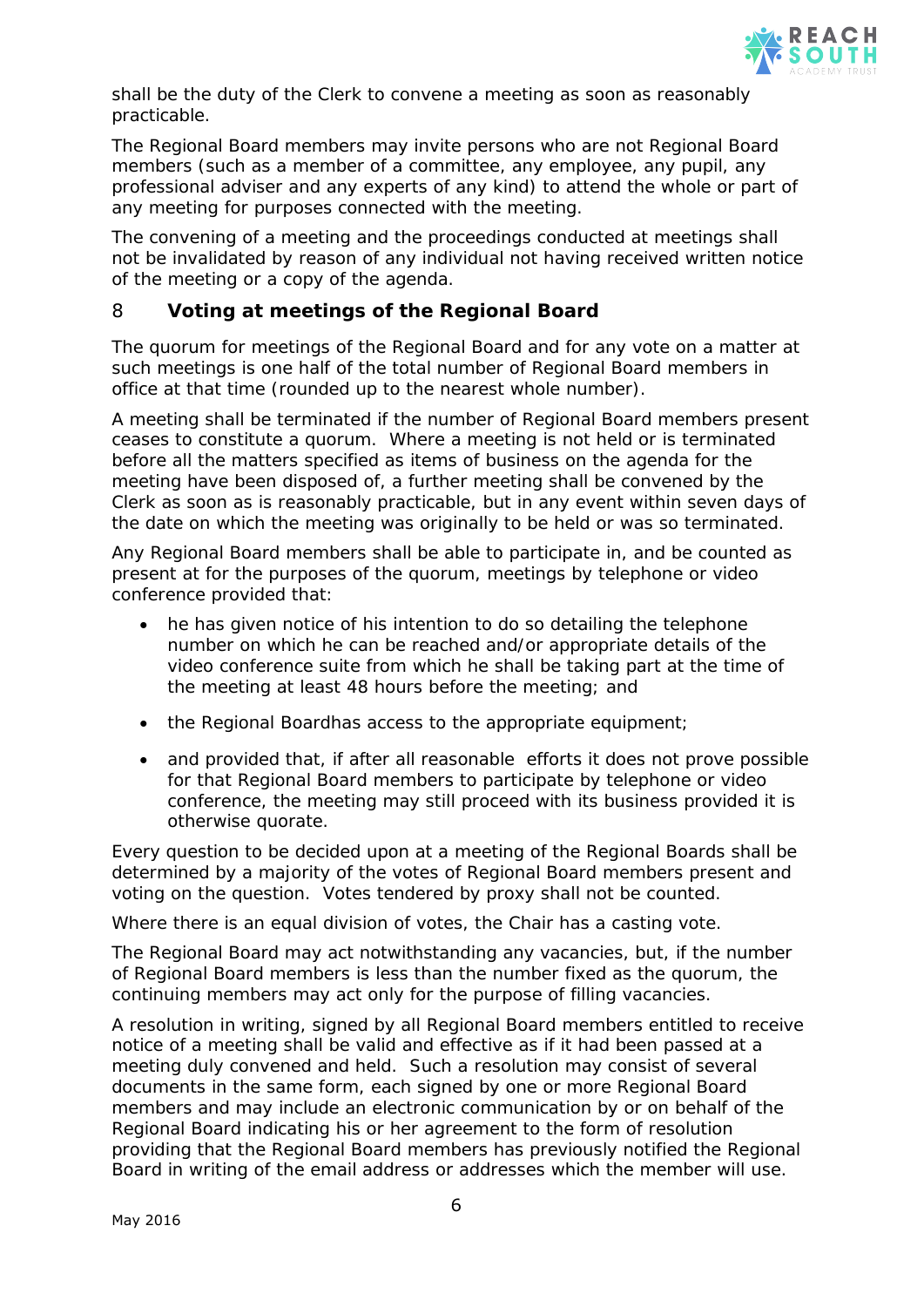

# 9 **Personal interests of Regional Board members**

Regional Board members shall complete a register of their business interests, which shall be reviewed annually.

Any Regional Board member who has any duty or personal interest that conflicts or may conflict with his or her duties as a Regional Board member shall:

- disclose that fact to the Regional Board as soon as he or she becomes aware of it. The member must absent himself or herself from any discussions of the Regional Board in which it is possible that a conflict will arise between his or her duty to act solely in the interests of the Trust and such duty or personal interest;
- withdraw from any meeting for that item unless expressly invited to remain in order to provide information;
- not be counted in the quorum for that part of any meeting; and
- withdraw during the vote and have no vote on the matter.

## 10 **Committees of the Regional Board members**

The Regional Board has the following standard committees:

- Educational standards and performance
- Finance
- HR
- Risk and audit
- The Chairs of Governors Forum
- The Headteachers Forum

The Trust Board must determine the constitution and terms of reference of the above committees (and any other committee the Regional Board decides to establish) and review them annually.

The establishment of any other committees other than temporary, ad hoc committees required to deal with specific issues, must be agreed in advance with the Trust Board.

## 11 **Stakeholder voices**

Regional Boards are asked to have regard to the voices of their various stakeholders (especially pupils, parents and staff) and to put in place arrangements to receive feedback and to respond appropriately. This includes engaging stakeholders through defined governance arrangements and more broadly.

Accessing and responding to pupils' collective concerns is an important part of the operations and governance of Reach South academies. All schools have active pupil councils with representatives from each year group. Each LGB is expected togive due regard to issues that are raised though the Pupil Council and the management actions taken in response to the issues.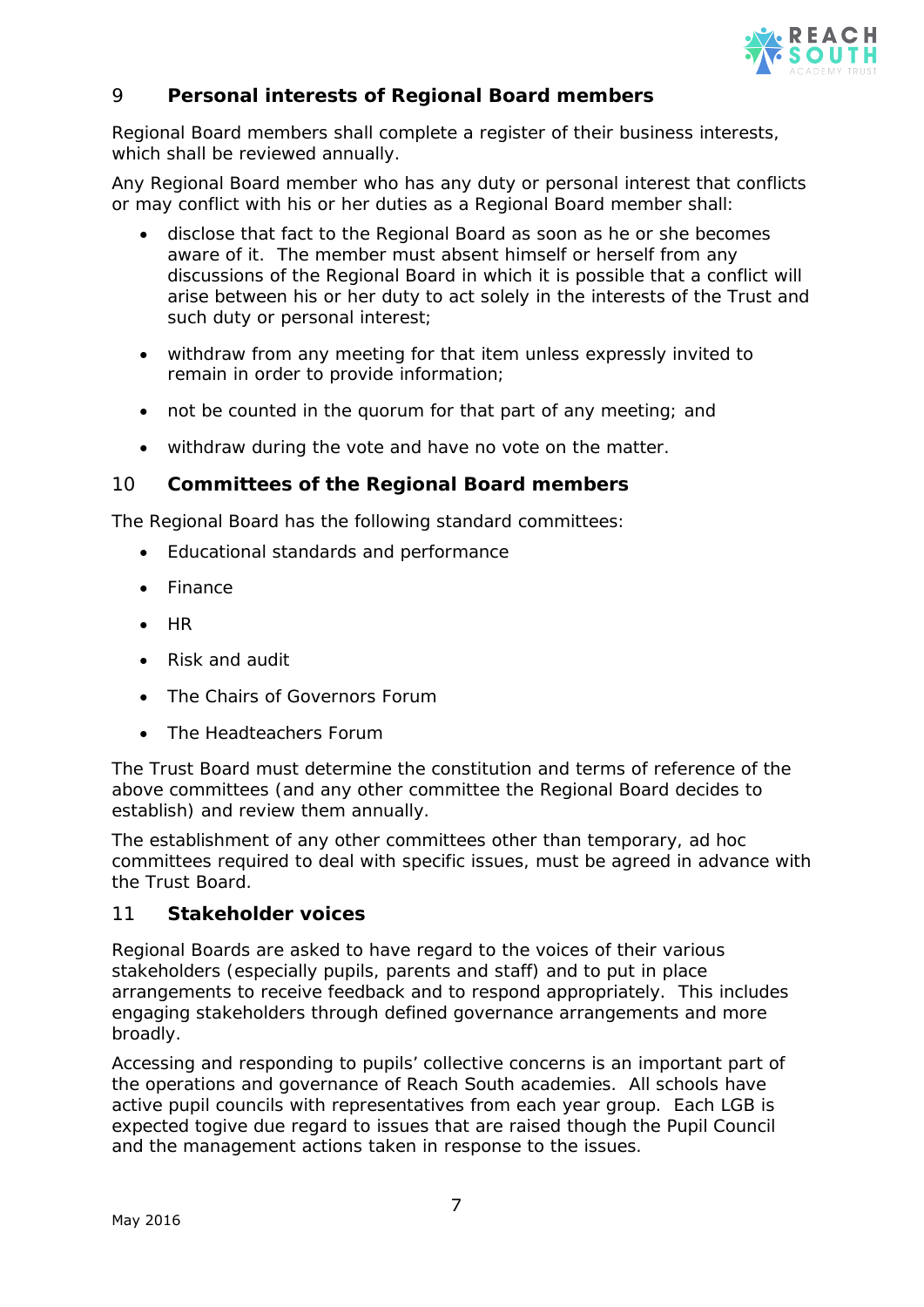

Parental voice is formally built into the governance structure with the election by parents of two parent Governors to each LGB. Staff voice is similarly built into the governance structure with the election of up to two employees of the Academy (one teacher member and one non-teaching staff member) elected by employees of the Academy to each LGB.

# 12 **Minutes**

Attendance at each Regional Board meeting, issues discussed and recommendations for decisions shall be recorded and the minutes signed by the Chair at the next meeting of the Regional Board. The written record (once approved by the Chair of the relevant Regional Board meeting) shall be forwarded by the Clerk to the Clerk to the Trust Board as soon as is reasonably practicable.

# 13 **Delegation to the Regional Board**

The Regional Board shall have the roles set out in this section and any other role that the Trust Board agree shall be carried out by the Regional Board and that is communicated in writing to the Chair of the Regional Board.

The relationship between the Trust Board, the Regional Board and the LGB is underpinned by the principles that there should be no duplication of governance and governance should be as close to the point of impact of decision-making as possible.

The Roles and Functions Matrix which provides further clarity as to who the decision makers are for different levels of decisions should be read alongside the Reach South Governance Charter and this constitution and terms of

# delegation. <sup>14</sup> **Key functions of the Regional Board**

The Regional Board is asked to carry out the following functions:

#### **a) Governance**

- To provide regional overview, scrutiny and challenge of academy education and financial performance
- Establishing regional forums (or more localised) for:
	- Chairs of governors; and
	- Headteachers
- To ensure there is effective communication between the Trustees and the LGBs
- To support the Chairs of Governors on the leadership of their respective LGBs
- To consult with the LGBson any proposals they might have to establish any sub-committees other than temporary, ad hoc sub-committees required to deal with specific issues.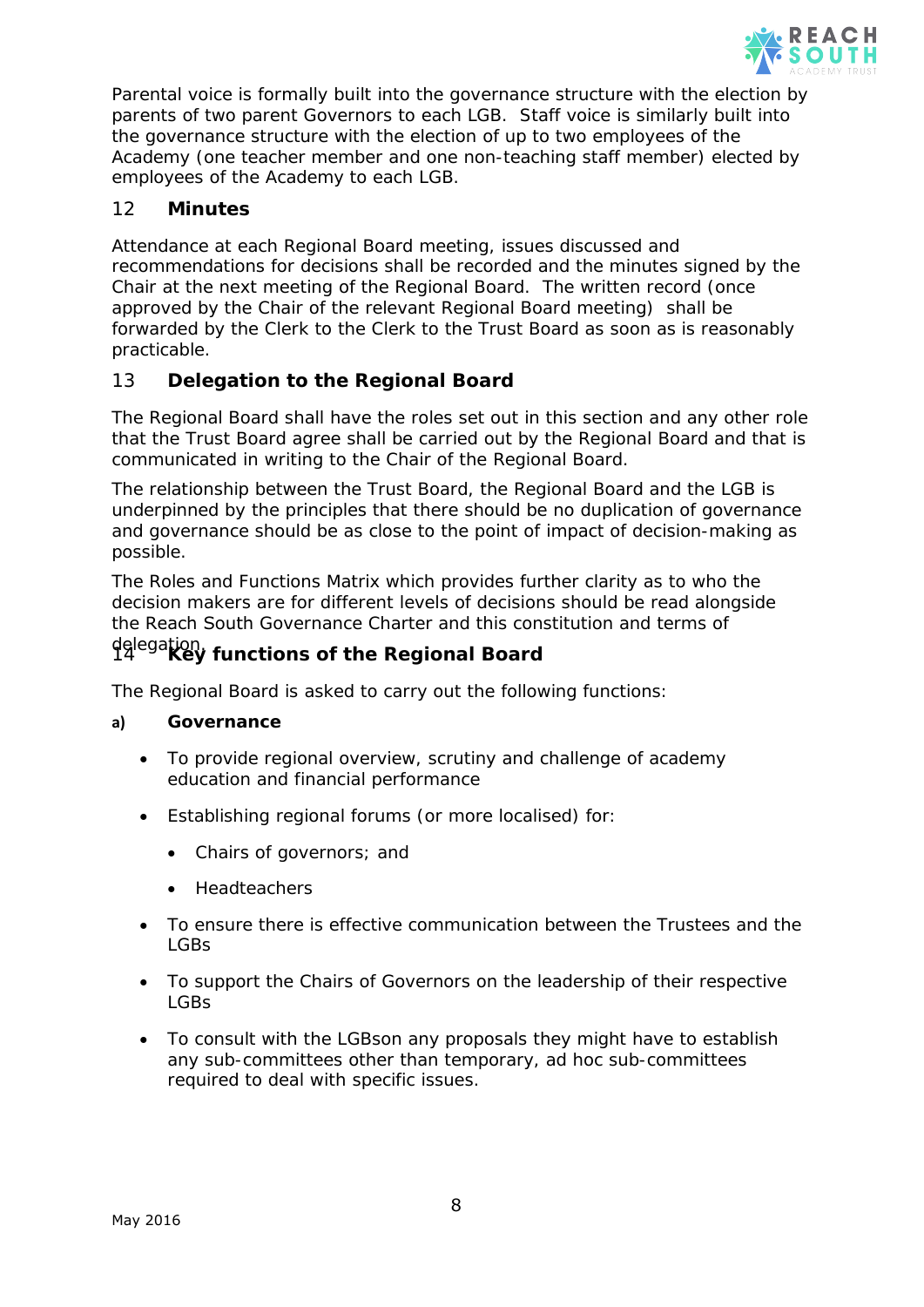

#### **b) Finance**

- To scrutinise (acting through its Finance Committee) the budgets for its Regional Academies for recommendation to the Trustees' Finance Committee
- To ensure adequate risk, financial and asset management systems are in place across the Academy
- To consider any variances on delegated budget reported by the LGBs for approval.

#### **c) Contracts**

• To review opportunities for collaborative procurement.

#### **d) Curriculum and standards, and related**

- To appoint an education committee
- To review Key Performance Indicators (KPIs) across the region for identification of any areas of concern for referral to the Trustees.

## **e) Admissions**

• To ensure that the impact of any proposed changes to an Academy's admission arrangements are considered in light of the other Academies in the region.

## **f) Staffing**

- To appoint an HR committee
- To provide input as requested by the Executive Team on the recruitment of Headteachers.

#### **g) Health, safety, risk and estates**

- To appoint a risk and audit committee
- To identifyproforma risk matters to inform the Academy specific risk register
- To review the Risk Reports provided by the LGBs and making any recommendations to the Executive Team or notifications to the Trustees as appropriate
- To monitor the regional arrangements for the effective supervision of building maintenance and minor works
- To monitor the implementation of the Academy's health and safety policy across the Academies.

## 15 **Alterations**

This constitution and these terms of reference may be altered by a majority resolution of the Trust Board.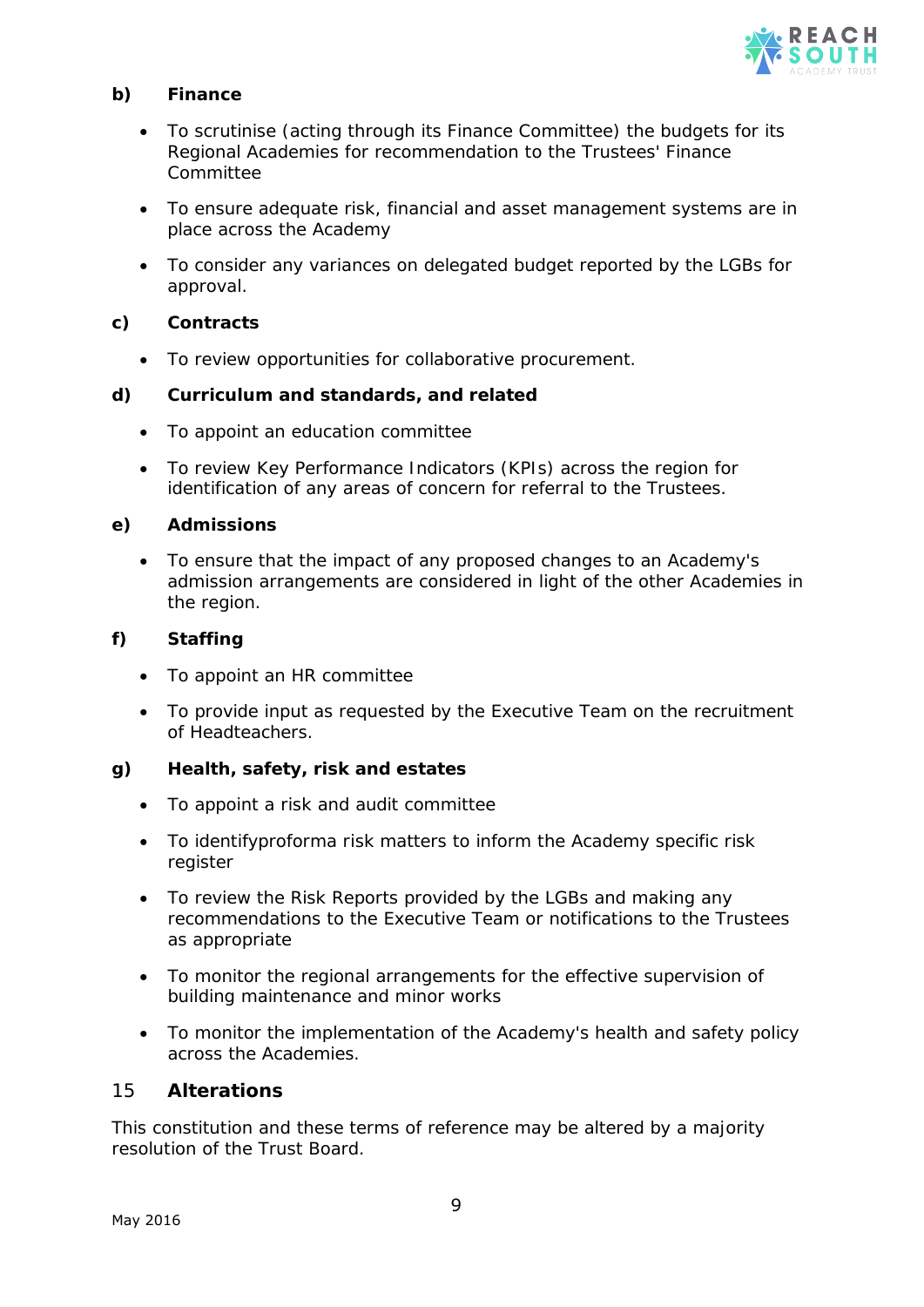

# 16 **Circulation list**

This constitution and these terms of reference shall be circulated to the Trust Board, the Regional Boards, the Clerk to the Regional Board, and others at the discretion of the Chair of the Trust Board or the Chairs of the Regional Board. This constitution and these terms of reference were approved and adopted by a resolution of the Trust Board.